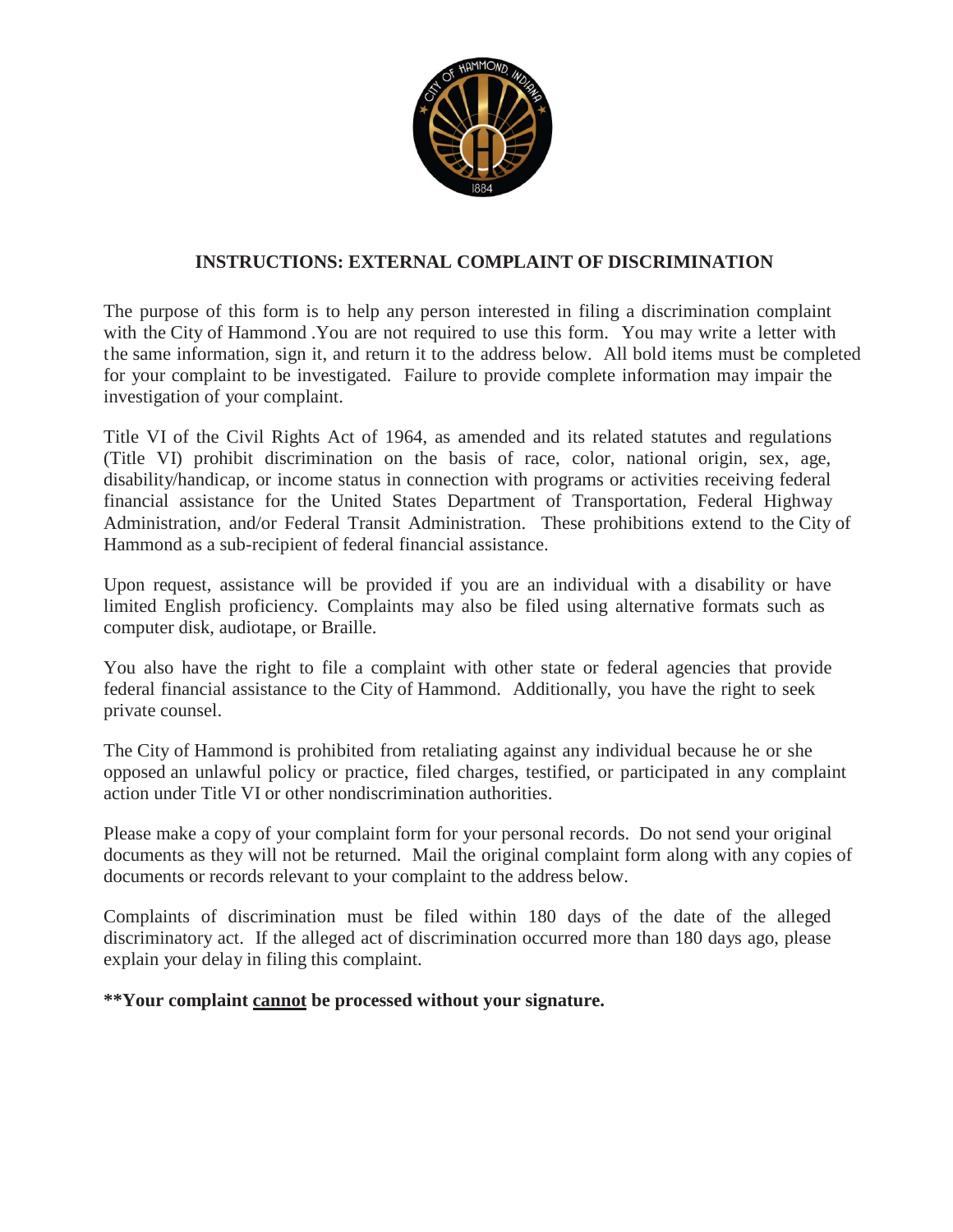| <b>COMPLAINANT INFORMATION</b>                     |                       |                           |  |
|----------------------------------------------------|-----------------------|---------------------------|--|
| Name (first, middle, last)                         |                       |                           |  |
|                                                    |                       |                           |  |
|                                                    |                       |                           |  |
| Address (number and street, city, state, ZIP code) |                       |                           |  |
|                                                    |                       |                           |  |
|                                                    |                       |                           |  |
|                                                    |                       |                           |  |
|                                                    |                       |                           |  |
| Home telephone number                              | Work telephone number | Cellular telephone number |  |
|                                                    |                       |                           |  |

| PERSON / DEPARTMENT YOU BELIEVE DISCRIMINATED AGAINST YOU |          |                                                                                                      |                         |                           |
|-----------------------------------------------------------|----------|------------------------------------------------------------------------------------------------------|-------------------------|---------------------------|
| Name (first, middle, last)                                |          |                                                                                                      | Title                   |                           |
|                                                           |          |                                                                                                      |                         |                           |
| Name of department                                        |          |                                                                                                      |                         |                           |
| Address (number and street, city, state, ZIP code)        |          |                                                                                                      |                         |                           |
|                                                           |          |                                                                                                      |                         |                           |
|                                                           |          |                                                                                                      |                         |                           |
| Home telephone number                                     |          | Work telephone number                                                                                |                         | Cellular telephone number |
|                                                           |          | $\rightarrow$                                                                                        |                         |                           |
|                                                           |          | When was the last alleged discriminatory act? (month, day, year)                                     |                         |                           |
|                                                           |          |                                                                                                      |                         |                           |
|                                                           |          | Complaints of discrimination must be filed within 180 days of the alleged discriminatory act. If the |                         |                           |
|                                                           |          | alleged act of discrimination occurred more than 180 days ago, please explain your delay in filing   |                         |                           |
| this complaint.                                           |          |                                                                                                      |                         |                           |
|                                                           |          |                                                                                                      |                         |                           |
|                                                           |          |                                                                                                      |                         |                           |
|                                                           |          |                                                                                                      |                         |                           |
|                                                           |          |                                                                                                      |                         |                           |
|                                                           |          |                                                                                                      |                         |                           |
|                                                           |          |                                                                                                      |                         |                           |
|                                                           |          |                                                                                                      |                         |                           |
|                                                           |          |                                                                                                      |                         |                           |
|                                                           |          |                                                                                                      |                         |                           |
|                                                           |          |                                                                                                      |                         |                           |
| The alleged discrimination was based on:                  |          |                                                                                                      |                         |                           |
| Race                                                      | Color    | Age                                                                                                  | Gender                  | National                  |
|                                                           |          |                                                                                                      |                         | Origin                    |
| Disability                                                | Ancestry | Retaliation                                                                                          | Religious               |                           |
|                                                           |          |                                                                                                      | Affiliation             |                           |
|                                                           |          |                                                                                                      |                         |                           |
|                                                           |          |                                                                                                      |                         |                           |
|                                                           |          |                                                                                                      |                         |                           |
| Name of complainant                                       |          |                                                                                                      | Date (month, day, year) |                           |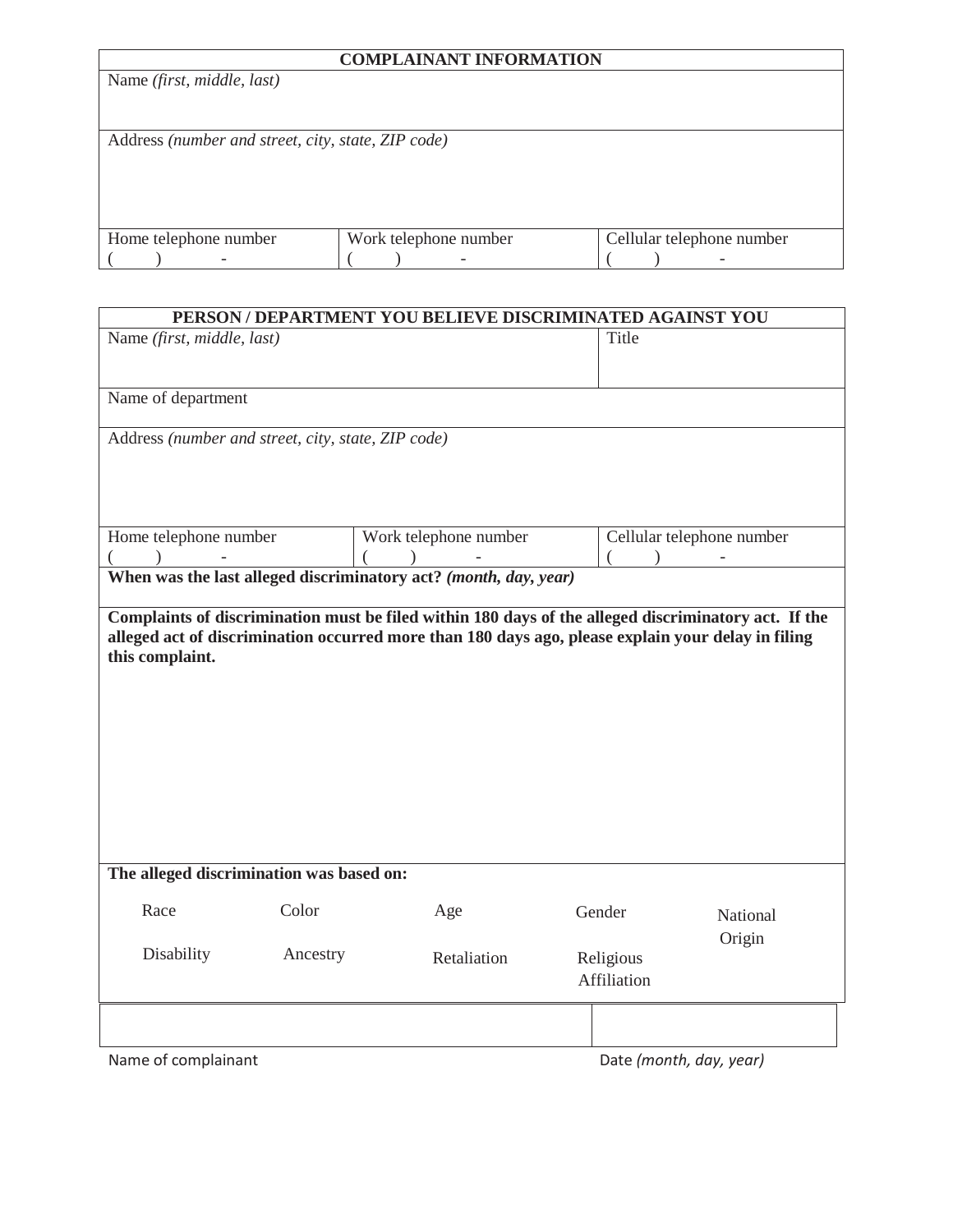| Provide the names of any individuals with additional information regarding your complaint:               |                                                    |                           |  |  |
|----------------------------------------------------------------------------------------------------------|----------------------------------------------------|---------------------------|--|--|
| Name of witness 1 (first, middle, last)                                                                  |                                                    | Title                     |  |  |
|                                                                                                          |                                                    |                           |  |  |
| Name of company                                                                                          |                                                    |                           |  |  |
|                                                                                                          |                                                    |                           |  |  |
|                                                                                                          | Address (number and street, city, state, ZIP code) |                           |  |  |
|                                                                                                          |                                                    |                           |  |  |
|                                                                                                          |                                                    |                           |  |  |
| Home telephone number                                                                                    | Work telephone number                              | Cellular telephone number |  |  |
|                                                                                                          |                                                    |                           |  |  |
| Include a brief description of the relevant information the witness may provide to support your complain |                                                    |                           |  |  |
| of discrimination:                                                                                       |                                                    |                           |  |  |
|                                                                                                          |                                                    |                           |  |  |
|                                                                                                          |                                                    |                           |  |  |
|                                                                                                          |                                                    |                           |  |  |
|                                                                                                          |                                                    |                           |  |  |
|                                                                                                          |                                                    |                           |  |  |
|                                                                                                          |                                                    |                           |  |  |
|                                                                                                          |                                                    |                           |  |  |
| Name of complainant                                                                                      |                                                    | Date (month, day, year)   |  |  |